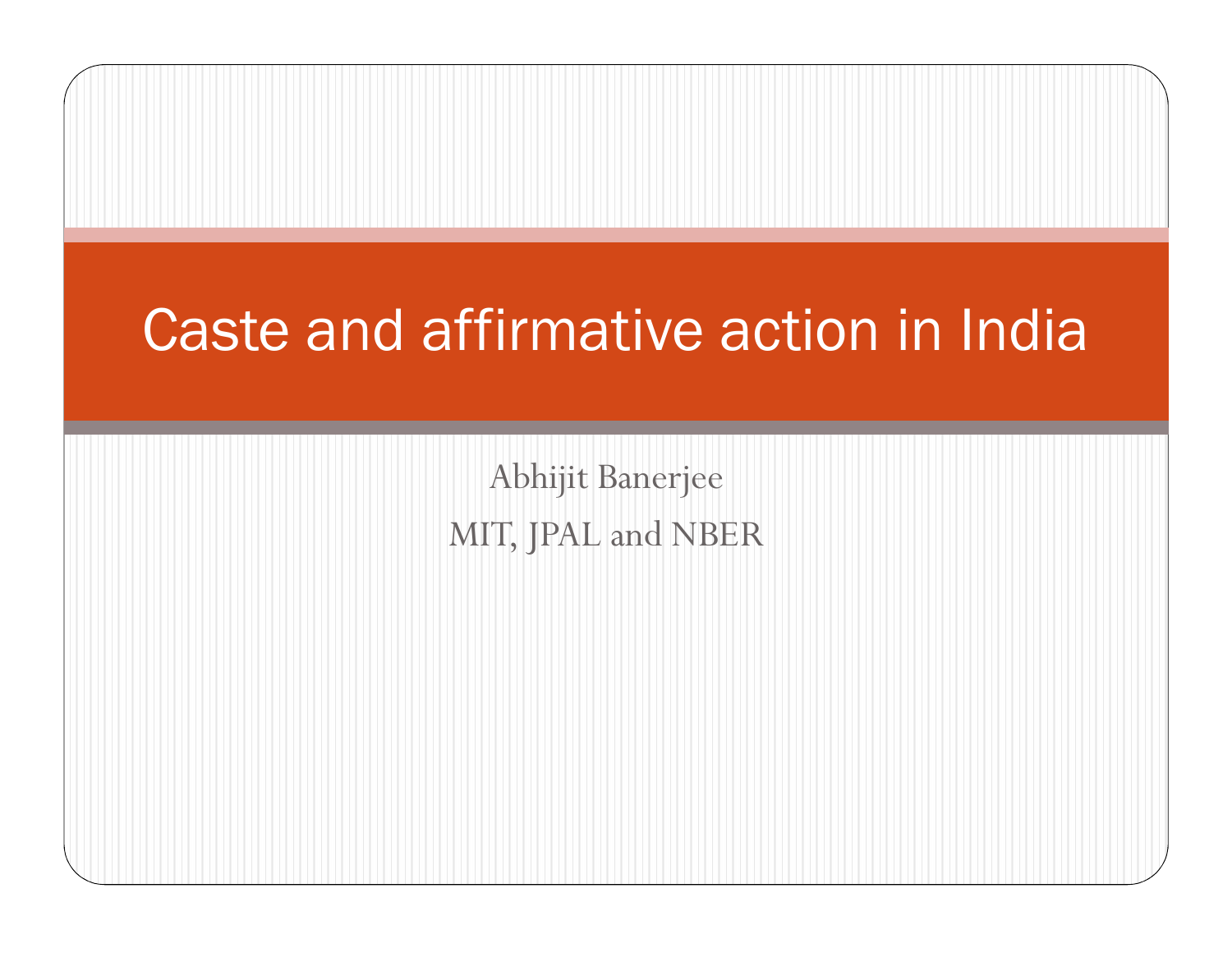## Is there caste discrimination today?

- Taste discrimination
- Statistical discrimination
- Self discrimination
- Taste discrimination at a decentralized level is unlikely to be dealt with by affirmative action.
- Statistical discrimination is usually targeted by some form affirmative action.
- Self discrimination: some kind of affirmative action might help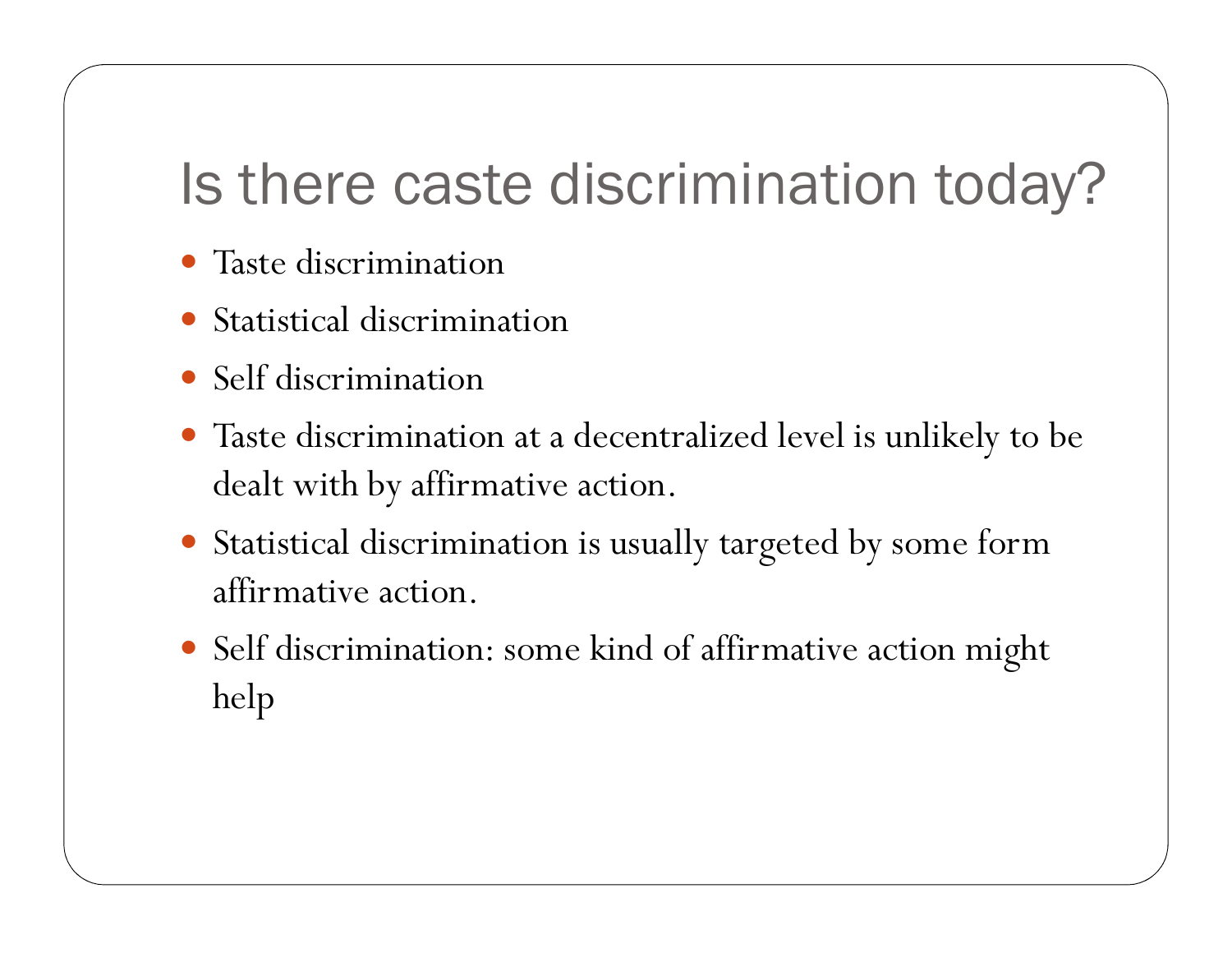### Evidence on taste discrimination

- 0 From marriages among middle class Bengalis
- 0 Using the decision to write back to a letter of interest
	- We observe what the decision makers observe
- We find that people have mostly horizontal preferences
- Very strong own caste preference
	- willing to trade off the difference between no education and a master's degree to avoid marrying outside their caste.
	- For men seeking brides, it is twice the effect of the difference between a self-described "very beautiful" woman and a "decent-looking" one.
- Looks like caste preference rather than "culture" preference
- Has very little impact on the equilibrium matching patterns: hence no economic pressure to change
- "Love marriages" main source of dynamism: 30% "exit" caste.
- 0 Perhaps unlikely to see the same forces in rural India.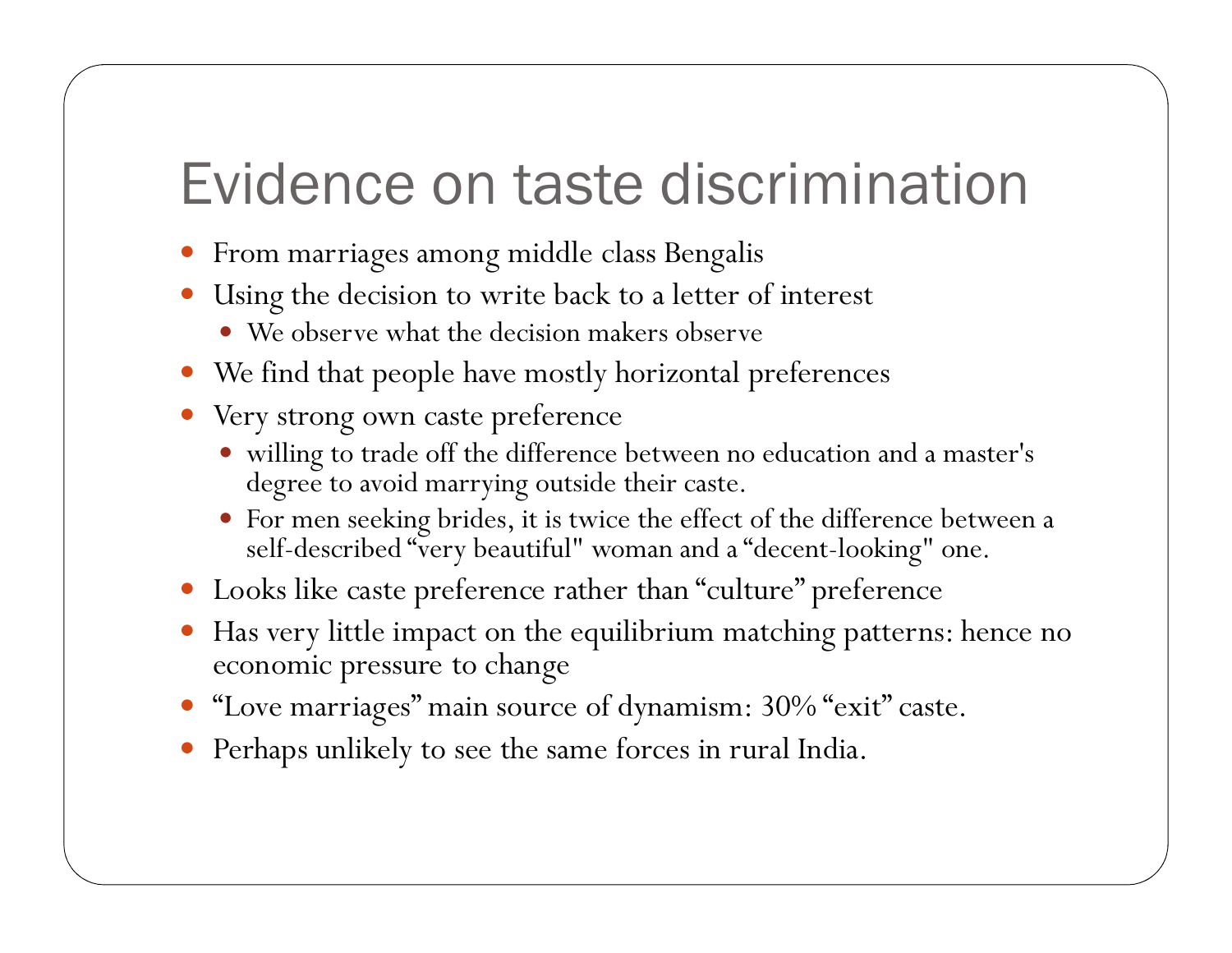#### Evidence on Statistical Discrimination

- Audit study methodology:
	- Send changed versions of real resumes from naukri.com to employers who have posted ads
	- Vary caste of the applicants randomly keeping all other characteristics fixed.
	- Measure employer call-backs
- We sent out 3160 resumes to 371 jobs---2/3 software, 1/3 call center
- Varied in terms
	- Caste (upper-OBC-SC)
	- Religion (Hindu-Muslim)
	- Quality (BTech-BA)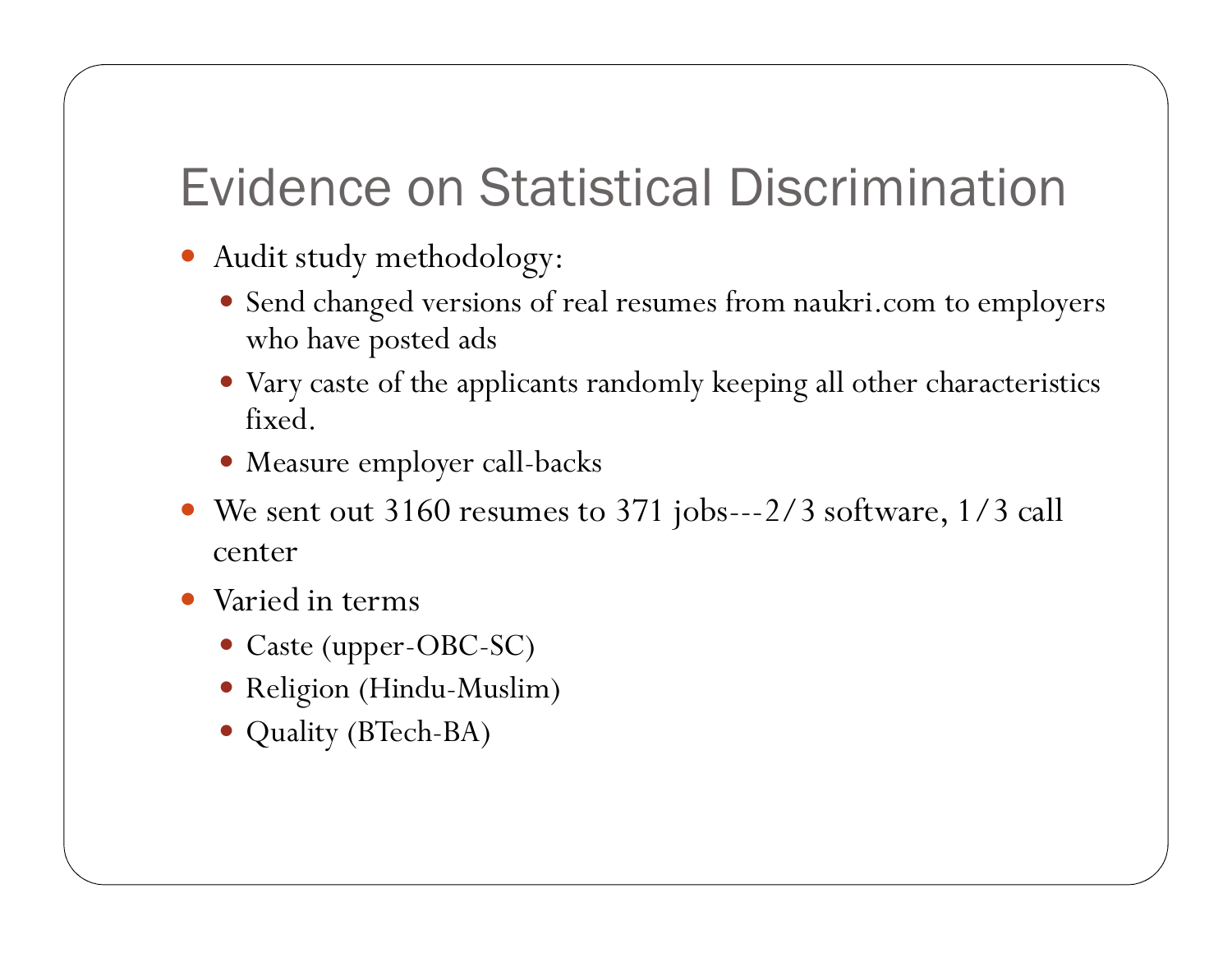### **Results**

- No evidence of discrimination in the software sector.
	- No difference in overall callback rates across groups
	- Highest quality gradient for SCs
- Evidence of some discrimination in the call centers
	- OBCs, SCs and STs are 60% less likely to be called back
	- No difference for muslims versus upper castes
- Is this taste discrimination or statistical discrimination?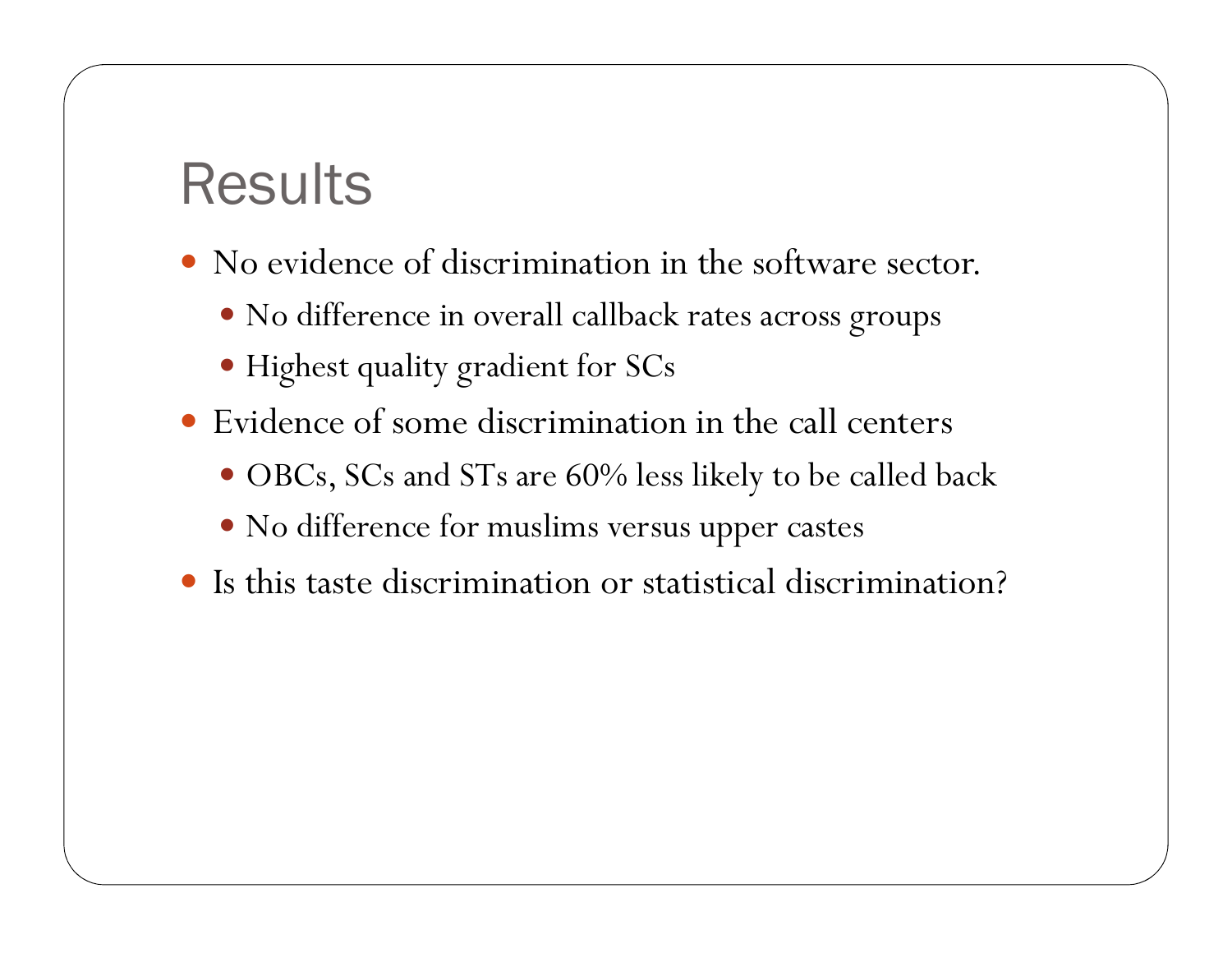# Self Discrimination

- Hoff and Pandey *AER*
- In Uttar Pradesh villages gets about 700 (half upper caste, half lower caste) children to solve mazes for money.
- In the baseline treatment caste was not mentioned.
	- Upper and lower caste children did equally well
- However when the children's caste same was casually introduced into the preamble, the lower castes do 25% worse than the upper castes.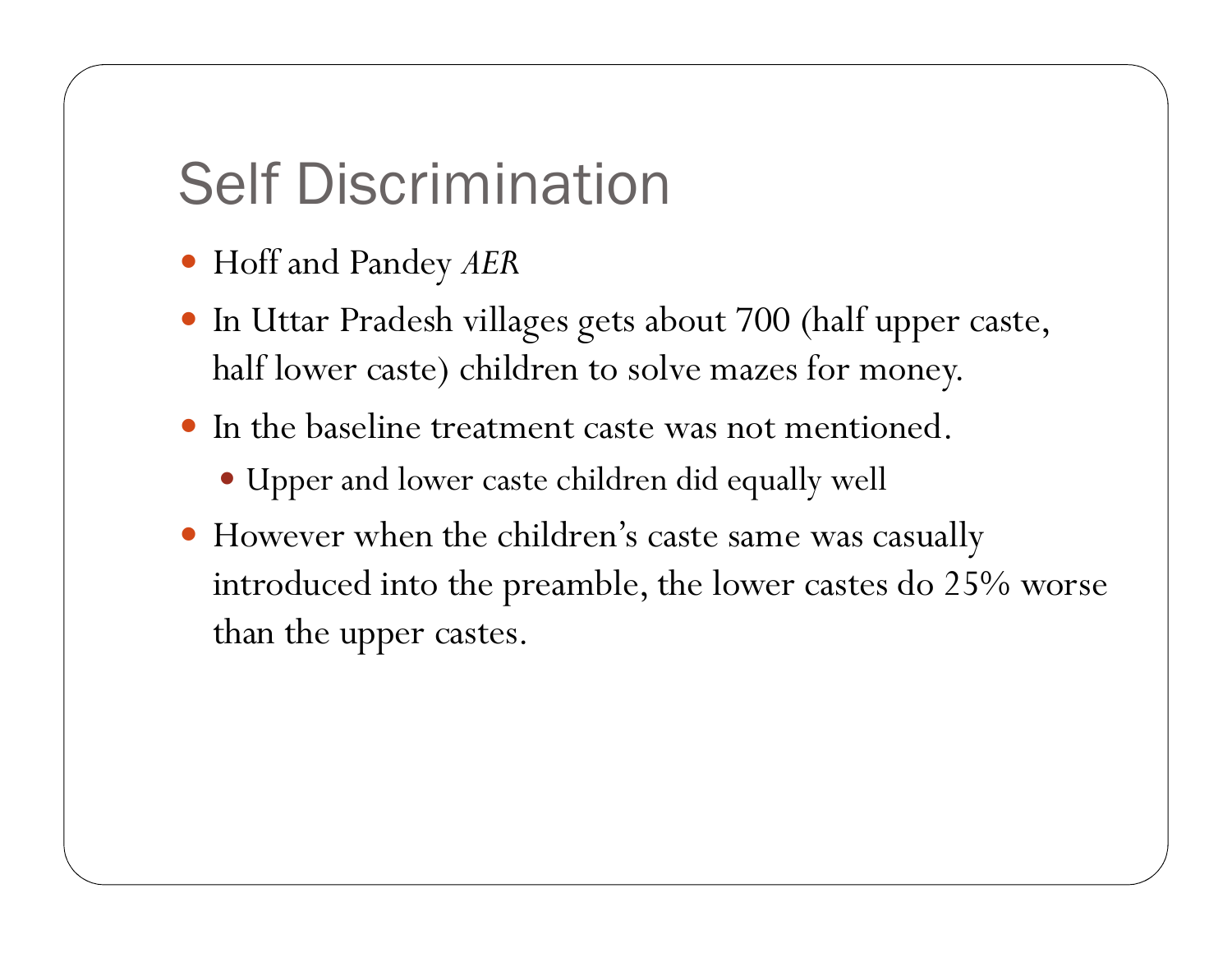## Affirmative action?

- Pro:
	- Induced experimentation—people learn about themselves, about others
	- Evidence from US college residence lotteries
	- Second world war
- Contra:
	- Negative Incentive effects
	- Mismatch
	- Unfair?
	- Politically damaging?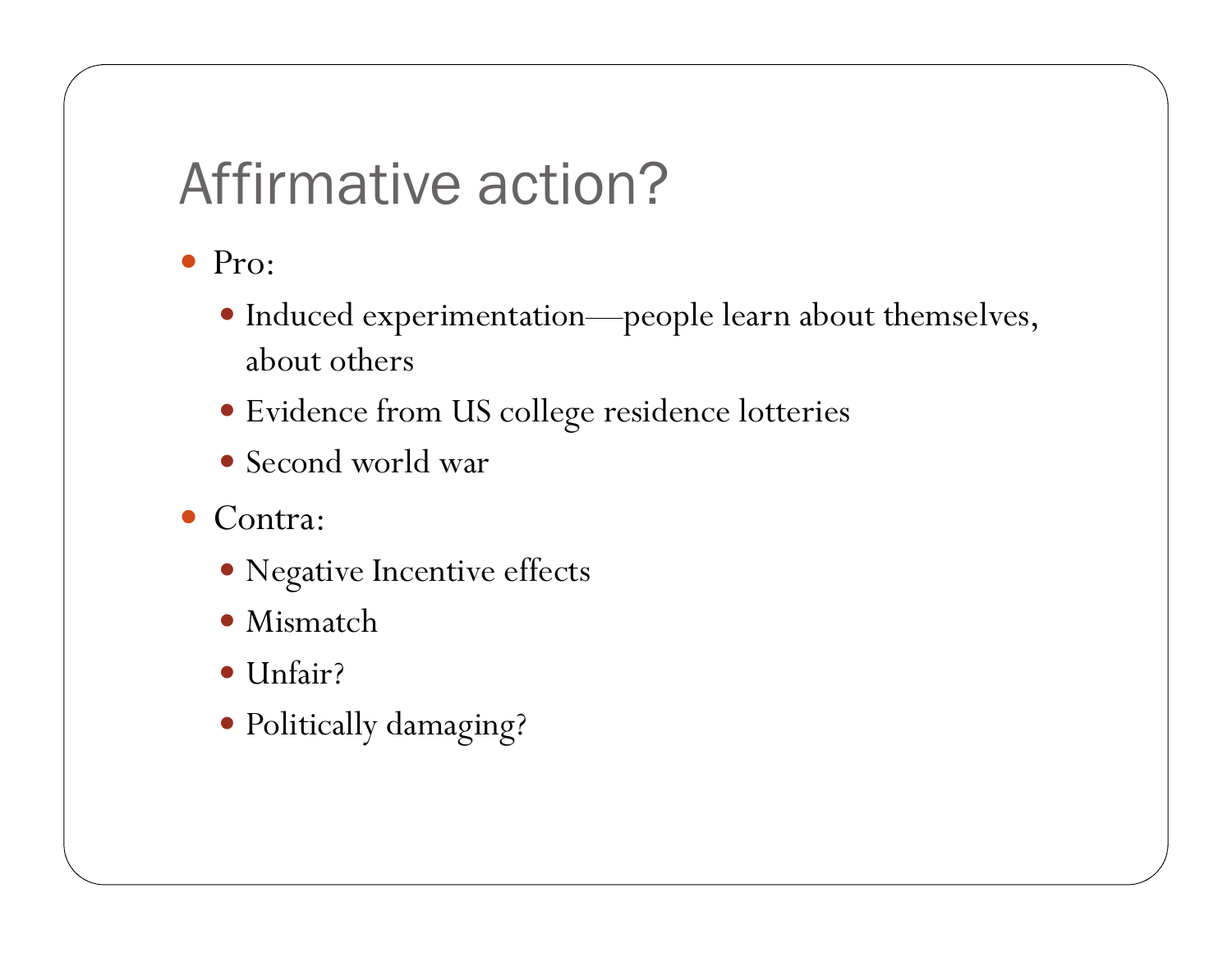### Evidence on mismatch

- Bertrand, Hanna, Mullainathan
- Looked at engineering admissions exam in one India state in 1996.
- Tracked people just above and below the admission cutoff: Cut off 182 for SCs, 480 for UCs
- UC families around the cutoff are richer by 70%
- Find that the incomes gains for the SCs are between 3500 and 6000 rupees per month
- Which is a return 40-70%
- Which is a similar to the return for the UCs
- However in absolute terms the UCs would have gained more